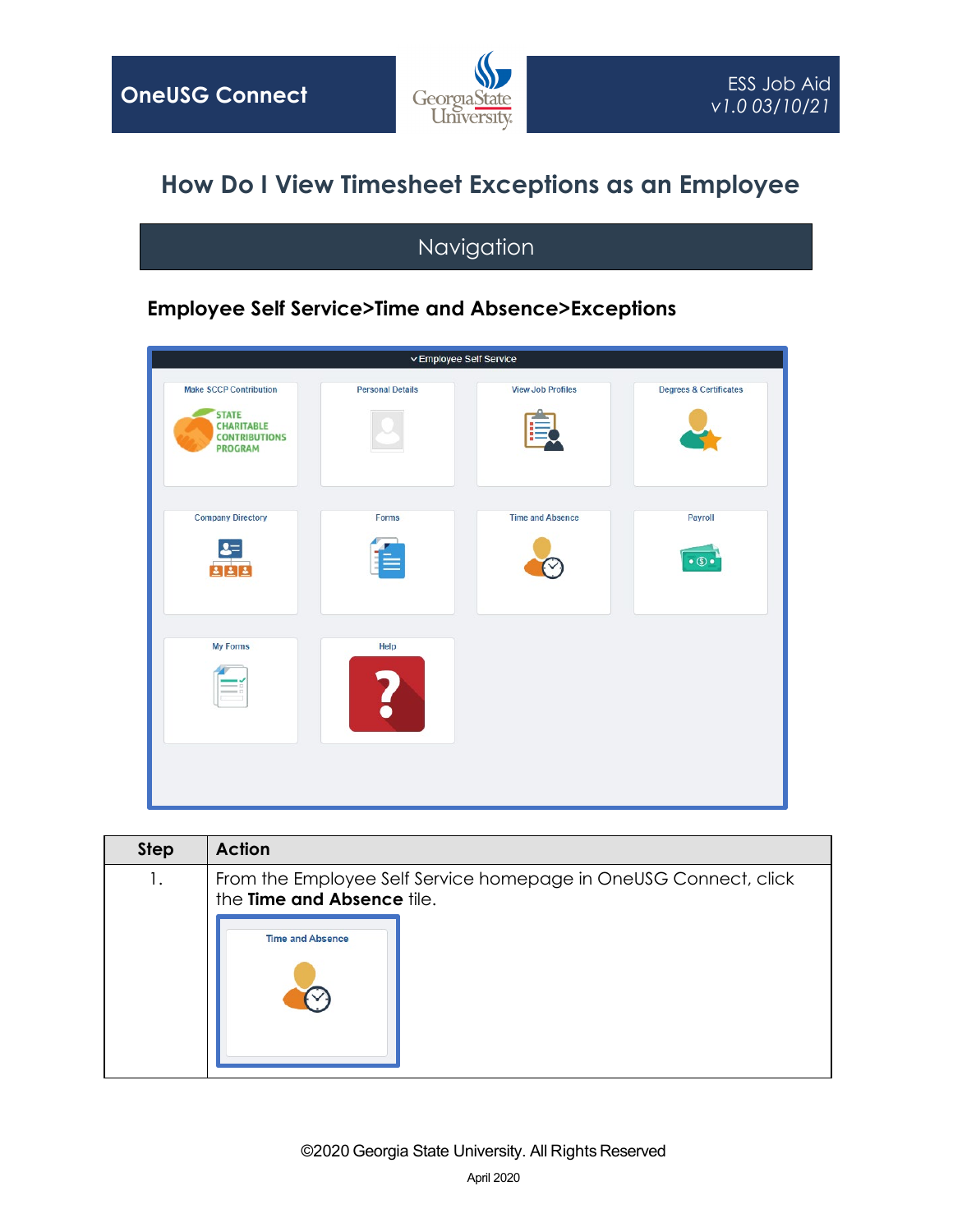



| <b>Step</b> | <b>Action</b>                                                                                                                                                                                                                                                                                                                                                                                     |
|-------------|---------------------------------------------------------------------------------------------------------------------------------------------------------------------------------------------------------------------------------------------------------------------------------------------------------------------------------------------------------------------------------------------------|
| 2.          | The Time page is displayed.                                                                                                                                                                                                                                                                                                                                                                       |
|             | Click the Exceptions tile.                                                                                                                                                                                                                                                                                                                                                                        |
|             | <b>Exceptions</b>                                                                                                                                                                                                                                                                                                                                                                                 |
| 3.          | The Exceptions page is displayed including any current exceptions.                                                                                                                                                                                                                                                                                                                                |
|             | <b>Note:</b> There are two categories of exceptions: High and Medium/Low.                                                                                                                                                                                                                                                                                                                         |
|             | <b>High exceptions</b> must be resolved in order for the time to be paid.<br>٠<br>Examples of high exceptions include invalid punch order or<br>incomplete punch.<br><b>Medium/Low exceptions</b> can either be resolved or allowed.<br>Medium and Low exceptions will not prevent the employee from<br>being paid. An example of a medium/low exception is a long<br>shift.<br><b>Exceptions</b> |
| 4.          | The Sort button allows you to filter the list of exceptions by Explanation,<br>Severity of Exception and Date.                                                                                                                                                                                                                                                                                    |
|             | Sort<br>×<br>Explanation<br>Severity of Exception<br>Date<br>10/08/2020<br>Click the <b>Close</b> button.                                                                                                                                                                                                                                                                                         |